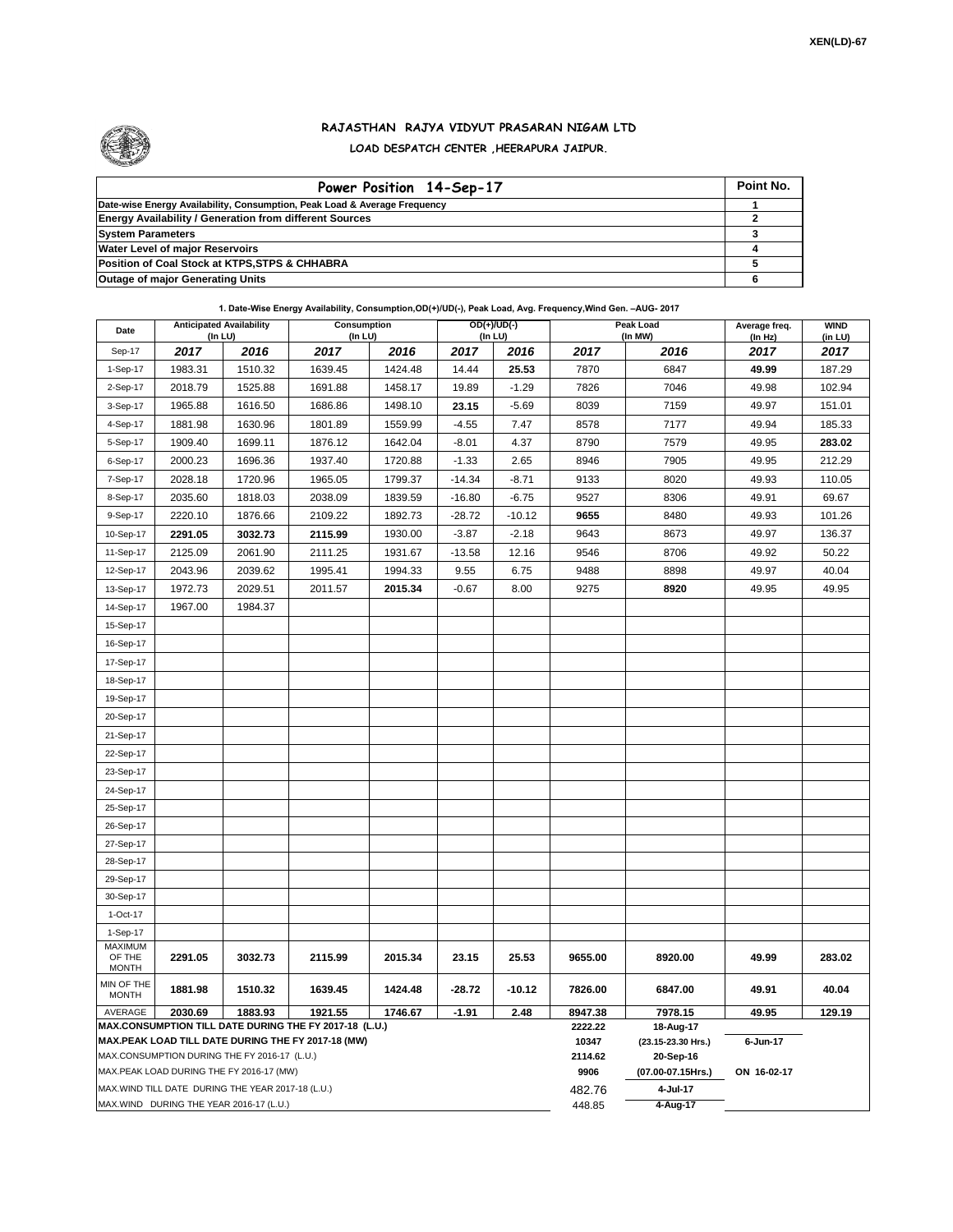## **2.Anticipated Availability/Generation From Different Sources**

| (In LU)        |                                                                  |                 |                     |                   |  |  |  |  |  |  |
|----------------|------------------------------------------------------------------|-----------------|---------------------|-------------------|--|--|--|--|--|--|
| S.No.          | Sources Available to Rajasthan / Installed                       | Prior           | Prior               | Actual            |  |  |  |  |  |  |
|                | Capacity as on 30.09.2016                                        | assessment of I | assessment of       | Energy            |  |  |  |  |  |  |
|                | (In MW)                                                          | Avail. For next | Avail.              | Received          |  |  |  |  |  |  |
|                |                                                                  | Dav             |                     |                   |  |  |  |  |  |  |
| 1              | KTPS (1240/1240)                                                 | 169.00          | 13-Sep-17<br>169.00 | 174.70            |  |  |  |  |  |  |
| $\overline{2}$ | STPS (1500/1500)                                                 | 175.00          | 175.00              | 176.04            |  |  |  |  |  |  |
| 3              | DHOLPUR GAS CCPP (330/330)                                       | 0.00            | 0.00                | 21.29             |  |  |  |  |  |  |
| 4              | RAMGARH (273.5/273.5)                                            | 46.00           | 35.00               | 36.77             |  |  |  |  |  |  |
| 5              | RAPP-A(200/200)                                                  | 40.00           | 40.00               | 41.60             |  |  |  |  |  |  |
| 6              | MAHI (140/140)                                                   | 0.00            | 0.00                | 15.72             |  |  |  |  |  |  |
| 7<br>8         | CHAMBAL (RPS+JS) (135.5/271)<br>GIRAL LIGNITE (250/250)          | 2.00<br>0.00    | 2.00<br>0.00        | 0.00<br>0.00      |  |  |  |  |  |  |
| 9              | CHHABRA TPS 1000/1000)                                           | 109.00          | 109.00              | 104.73            |  |  |  |  |  |  |
| 10             | ADANI (TPS) + KALISINDH (TPS)                                    | 420.00          | 420.00              | 405.71            |  |  |  |  |  |  |
|                | (1200+1200/1320+1200)                                            |                 |                     |                   |  |  |  |  |  |  |
| 11             | WIND FARM (3980.40/4119.15)                                      | 68.88           | 70.50               | 70.75             |  |  |  |  |  |  |
| 12             | SOLAR POWER(737.70/1295.70)                                      | 0.00            | 0.00                | 0.00              |  |  |  |  |  |  |
| 13<br>14       | CAPTIVE POWER PLANTS<br>REGIONAL (INTRA STATE) O.A. (VLTPS)      | 0.00<br>0.00    | 0.00<br>0.00        | 0.00<br>0.00      |  |  |  |  |  |  |
| 15             | <b>OPEN ACCESS</b>                                               | 26.79           | 20.18               | 19.94             |  |  |  |  |  |  |
| 16             | BIOMASS - (101.95/119.25)                                        | 4.00            | 5.00                | 3.94              |  |  |  |  |  |  |
| 17             | BARSINGHSAR LTPS(250/250)                                        | 26.00           | 26.00               | 26.09             |  |  |  |  |  |  |
| 18             | RAJWEST (1080/1080)                                              | 171.00          | 200.00              | 196.87            |  |  |  |  |  |  |
|                | <b>TOTAL (A): 1-18</b>                                           | 1257.66         | 1271.68             | 1294.15           |  |  |  |  |  |  |
| 19             | <b>BBMB COMPLEX</b>                                              |                 |                     |                   |  |  |  |  |  |  |
|                | a) BHAKRA(230.79/1516.3)<br>b) DEHAR (198/990)                   | 41.54<br>23.04  | 42.23<br>27.36      | 41.77<br>24.18    |  |  |  |  |  |  |
|                | c) PONG (231.66/396)                                             | 33.67           | 37.76               | 35.47             |  |  |  |  |  |  |
|                | TOTAL: a TO c                                                    | 98.24           | 107.34              | 101.42            |  |  |  |  |  |  |
| 20             | <b>CENTRAL STATIONS</b>                                          |                 |                     |                   |  |  |  |  |  |  |
|                | d) SINGRAULI (300/2000)                                          | 91.48           | 91.48               | 91.48             |  |  |  |  |  |  |
|                | e) RIHAND<br>(310.24/3000)                                       | 122.38          | 122.38              | 122.38            |  |  |  |  |  |  |
|                | f) UNCHAHAR-I(20/420)<br>g) UNCHAHAR-II& III(61/630)             | 2.36            | 2.00<br>7.27        | 4.93              |  |  |  |  |  |  |
|                | h) INDIRA GANDHI STPS(JHAJHAR) 0.00/1500)                        | 8.95<br>0.00    | 0.00                | 17.52<br>0.00     |  |  |  |  |  |  |
|                | i) NCTPS DADRI St-II (43.22/980) + DADRI-TH                      | 4.52            | 3.89                | 10.26             |  |  |  |  |  |  |
|                | j) DADRI GAS (77/830)                                            | 1.12            | 1.51                | 2.23              |  |  |  |  |  |  |
|                | (83.07/419)<br>k) ANTA                                           | 0.00            | 0.00                | 0.00              |  |  |  |  |  |  |
|                | I) AURAIYA<br>(61.03/663)                                        | 0.04            | 0.00                | 0.00              |  |  |  |  |  |  |
|                | m) NAPP<br>(44/440)<br>n) RAPP-B<br>(125/440)                    | 4.56<br>33.07   | 5.68<br>32.72       | 5.68<br>32.72     |  |  |  |  |  |  |
|                | o) RAPP-C<br>(88/440)                                            | 20.58           | 20.58               | 20.58             |  |  |  |  |  |  |
|                | p) SALAL<br>(20.36/690)                                          | 2.41            | 3.54                | 2.97              |  |  |  |  |  |  |
|                | q) URI<br>(70.37/720)                                            | 10.41           | 10.41               | 10.16             |  |  |  |  |  |  |
|                | r) TANAKPUR<br>(10.86/94)                                        | 2.50            | 2.50                | 2.46              |  |  |  |  |  |  |
|                | s) CHAMERA - (105.84/540)                                        | 9.80            | 10.78               | 10.19             |  |  |  |  |  |  |
|                | t) CHAMERA-II (29.01/300)                                        | 5.45            | 5.08                | 4.09<br>3.27      |  |  |  |  |  |  |
|                | u) CHAMERA-III (25.21/231)<br>v) DHAULIGANGA (27/280)            | 3.47<br>5.08    | 3.91<br>4.60        | 4.38              |  |  |  |  |  |  |
|                | w) DULHASTI (42.42/390)                                          | 10.09           | 10.05               | 10.05             |  |  |  |  |  |  |
|                | x) SEWA (13/120)                                                 | 0.76            | 0.98                | 0.98              |  |  |  |  |  |  |
|                | y) NJPC (112.00/1500)+RAMPUR(31.808/412.02)                      | 23.08           | 22.24               | 22.39             |  |  |  |  |  |  |
|                | z) TEHRI (75/1000)                                               | 7.58            | 7.58                | 7.58              |  |  |  |  |  |  |
|                | aa) KOTESHWR (33.44/400) + PARBATI3 (56.73/520)                  | 8.85            | 9.66                | 14.53             |  |  |  |  |  |  |
|                | ab) TALA<br>ac) MUNDRA UMPP (380/4000)                           | 3.25            | 3.15                | 3.15              |  |  |  |  |  |  |
|                | ad) SASAN (372/3960)                                             | 50.15<br>87.48  | 56.86<br>72.00      | 56.55<br>78.49    |  |  |  |  |  |  |
|                | ae) FRKKA+KHLGN+TLCHR (70.18/3940)                               | 22.30           | 22.06               | 21.72             |  |  |  |  |  |  |
|                | af) URS POWER(DADRITH-I)                                         | 0.00            | 0.00                | 0.00              |  |  |  |  |  |  |
|                | TOTAL SCHEDULE(a TO af)                                          | 639.95          | 640.23              | 662.12            |  |  |  |  |  |  |
|                | LOSSES                                                           | $-17.66$        | $-17.17$            | $-22.66$          |  |  |  |  |  |  |
|                | NET SCHEDULED                                                    | 622.30          | 623.06              | 639.47            |  |  |  |  |  |  |
| 21<br>22       | BILATERAL (REG.) EXCL. BANKING<br>BANKING                        | 13.39<br>0.00   | 13.39<br>0.00       | 13.78<br>0.00     |  |  |  |  |  |  |
| 23             | BILATERAL(INTER-REG.). EXCLUDING (ISOA &                         | 99.39           | 82.95               | 86.27             |  |  |  |  |  |  |
|                | BANKING)                                                         |                 |                     |                   |  |  |  |  |  |  |
| 24             | INTER STATE OPEN ACCESS (BILATERAL+IEX)                          | $-26.79$        | $-20.18$            | $-19.94$          |  |  |  |  |  |  |
|                |                                                                  |                 |                     |                   |  |  |  |  |  |  |
| 25             | <b>INDIAN ENERGY EXCHANGE</b>                                    | 1.05            | $-1.49$             | $-1.49$           |  |  |  |  |  |  |
|                | <b>TOTAL(B): (19 TO 25)</b><br>TOTAL GENERATION (A +B) : 1 TO 25 | 709.34          | 701.05              | 718.09<br>2012.23 |  |  |  |  |  |  |
|                | OVER DRAWAL (+)/UNDER DRAWAL (-)                                 |                 |                     | $-0.67$           |  |  |  |  |  |  |
|                | <b>GRAND TOTAL</b>                                               | 1967.00         | 1972.73             | 2011.57           |  |  |  |  |  |  |
|                | <b>LAST YEAR</b>                                                 | 1984.37         | 2029.51             | 2015.34           |  |  |  |  |  |  |